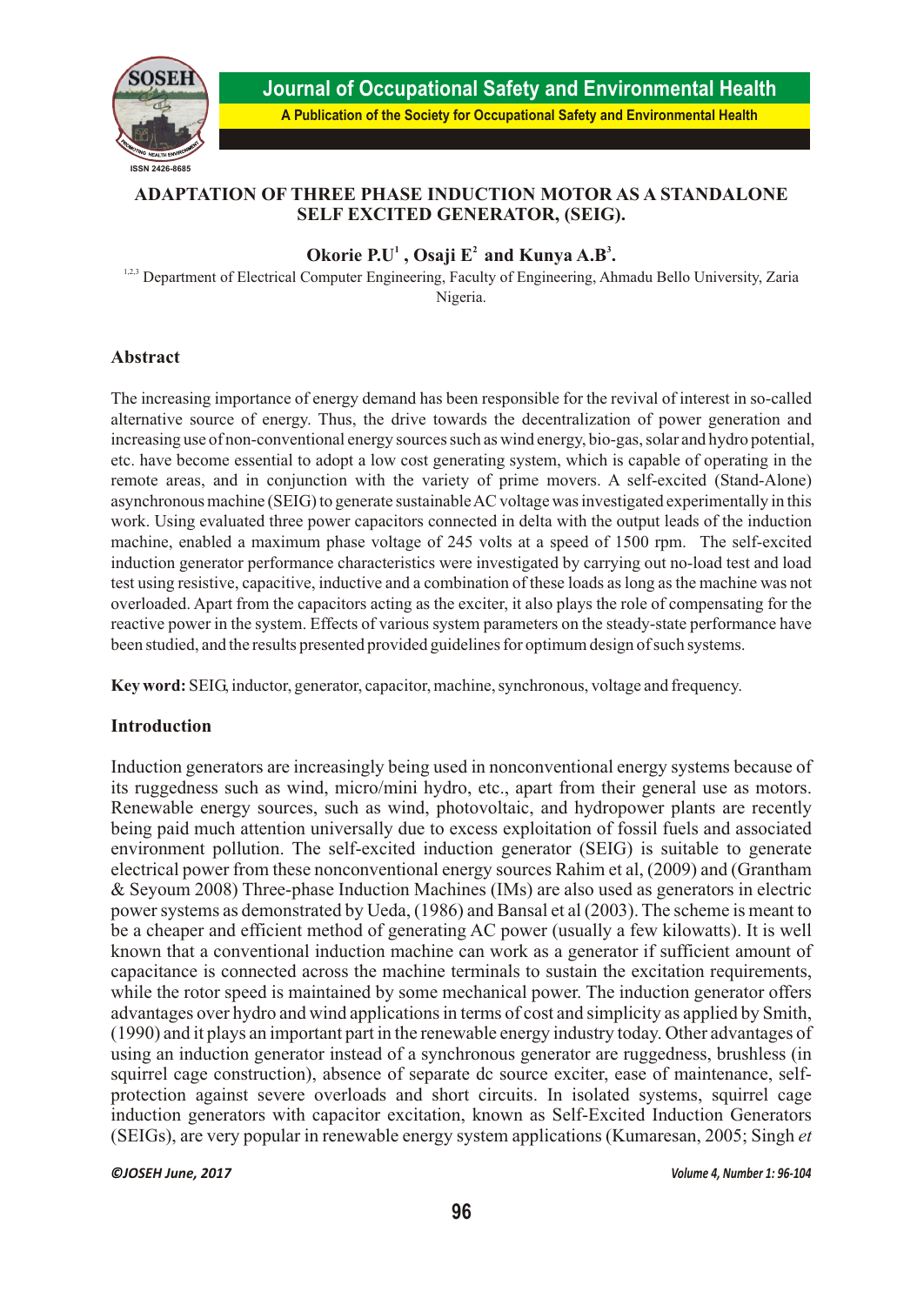*al*, 2006). The induction generator also has the limitations of the need for an external power source to provide its excitation (i.e. either from excitation capacitor or grid connected system).

The SEIG is used where a three - phase capacitor bank is connected across the stator terminals to supply the reactive power requirement of a load and generating system (Singh et al, 2012). When such an induction machine is driven by an external mechanical power source, the residual magnetism in the rotor produces an Electromotive Force (EMF) in the stator windings. This EMF is applied to the shunt connected capacitor bank causing current flow in the stator winding and establishing a magnetizing flux in the machine. An induction machine connected and excited in this manner is capable of acting as a standalone generator supplying real and reactive power to the connected load. In this mode of operation, the capacitor bank supplies the reactive power requirement of the load and generator and the real power demand of the terminal load is supplied by the prime mover. This principle is applied in the design and construction of three phase of 3.5kW petrol engine driven self-excited induction motor, adapted as a generator in this paper.

The main drawback of the SEIG system is that the voltage and frequency produced by the system is highly dynamic under variable load conditions and this can be improved upon in future research work. The main aim of this paper is to demonstrate the adaption of 3 phase squirrel cage induction motor as a standalone induction generator for domestic applications in remote areas, where transmission lines are not available or easily accessible.

## **Proposed Seig System Configuration**

The SEIG system is composed of four main items: the prime mover, the induction machine, the load, and the self-excitation capacitor bank. The general layout of the SEIG system is shown in Figure 1.



**Figure 1 Schematic diagram of a standalone self-excited induction generator.** 

The hydro/wind turbine is assumed to operate with constant input power transferred to the induction generator. The real power required by the load is supplied by the induction generator by extracting power from the prime mover (turbine). When the speed of the turbine is not regulated, both the speed and shaft torque vary with variations in the power demanded by the loads. The self-excitation capacitors connected at the stator terminals of the induction machine must produce sufficient reactive power to supply the needs of the load and the induction generator.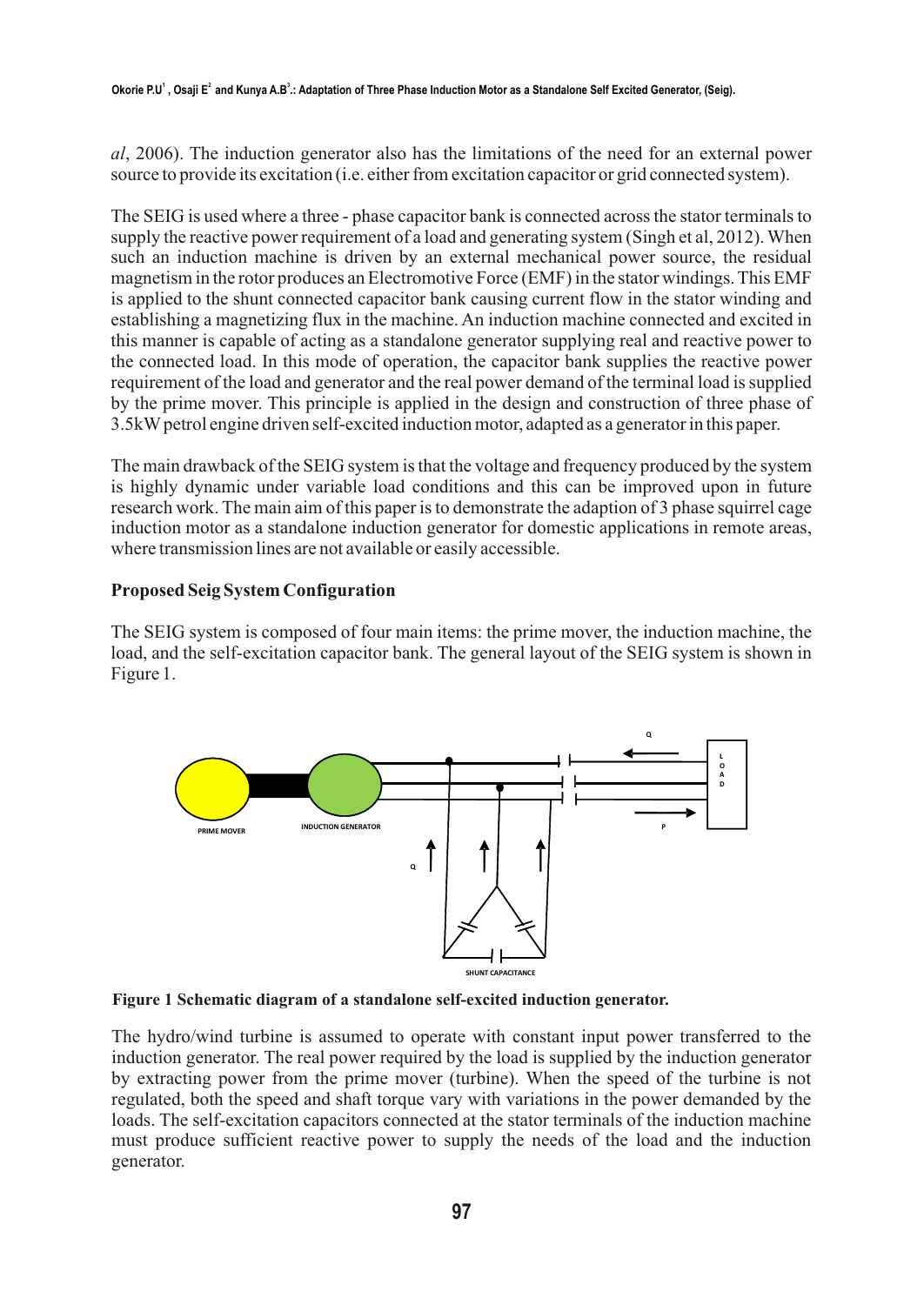A SEIG is more attractive than a conventional synchronous generator in this type of application because of its low unit cost, absence of dc excitation source, brushless cage rotor construction, and lower maintenance requirement (Bansal, (2005); Singh 2004). A suitably sized three-phase capacitor bank connected at the generator terminals is used as a variable lagging VAr source to meet the excitation demand of the cage machine and the load. The machine operated in this mode is SEIG (Simoes and Farret 2011). The main drawback of the standalone SEIG is its poor voltage and frequency regulations under variable loads. A change in the load impedance directly affects the excitation of the machine because the reactive power of the excitation capacitors is shared by both the machine and the load, which causes the generating voltage drop when the impedance of the load is increased resulting in poor voltage regulation. Poor frequency regulation occurs when the load is increased, (with an increase in the slip of the induction machine).

## **System Turbine Modeling**

Considering the use of 3.5kW (4.7HP), 1500 rpm, 440V the wound three phase, SEIG with shunt excitation capacitors VAR calculations. Motor Parameters from the name plates are applied in the design base on the stator properties; Wire gauge of: 0.71mm<sup>2</sup> with 8A rating selected from table to match up with current rated output for the desired power output.

Frequency of the motor: 50Hz

Output Power Rating: 3.5KVA or 4.7HP

Power Factor: 0.76

Expected Terminal Voltage = 440V line voltage and 240V phase voltage.

No of turns per slot is 35turns maximum capacity of each slot base on the selected wire gauge No of turns per pole is 70turns base on the gauge selected.

Note that apparent power of a three phase system is given from the power triangle as;

$$
Apparent Power = \sqrt{3XYX1}
$$
 (1)

[Power supplied by the motor to the connected load rated in VA] But, the rated power of the motor from the name plate is 3.5KVA

Output Current 
$$
(I_{\text{output}} = \frac{\text{(Rated Power of the generator in KVA)}}{\text{(Expected output voltage)}}
$$
 (2)

$$
I_{\text{output}} = \frac{(3.5 \times 10^3)}{440} = 7.96 \text{A}
$$

 Expected rated output current of the motor used in selecting the cable size from the wire and gauge data sheet, from equation (1)

*Apparent Power = 3X 440 X 7.96 = 6.07KVA*

$$
Active Power = \sqrt{3XVXIX \, Cos\Theta} \tag{3}
$$

[Actual power consumed by connected load in KW]

*√3 <i>X* 440 *X* 7.96 *X* 0.76 [for three phase system]

$$
= \sqrt{3 X 440 X 7.96 X 0.76}
$$

Active power = 4.61KW

The reactive power needed for excitation is given from the power triangle, this determines the size of the generator, and size of capacitor required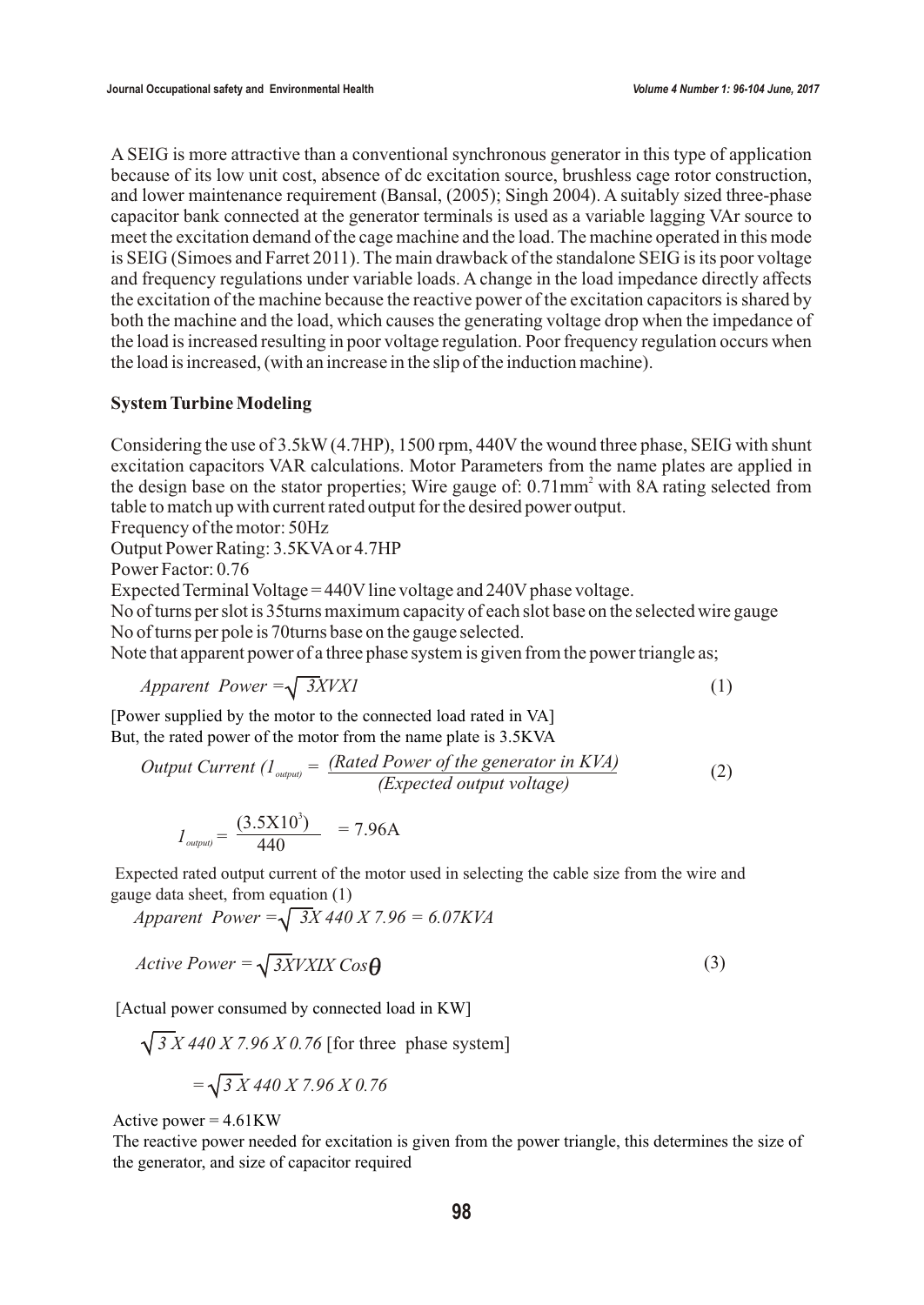$$
Reactive power = \sqrt{(Append power)^2 - (Active power)^2}
$$
\n
$$
Reactive power = \sqrt{(0.67)^2 - (4.61)^2}
$$
\n
$$
(4)
$$

Reactive Power  $= 3.95$ KVAR [for the entire three phase system]

*Reactive power per phase* = 
$$
\frac{3.95}{3}
$$
  
Reactive Power per phase = 1.32 KVAR per Phase  
Current through the shunt connected excitation Capacitor [I<sub>cap</sub>] (5)

$$
\mathbf{I}_{\text{cap}} = \frac{1.32 \times 10^2}{440 \text{V}}
$$

Current through capacitor  $(I_{\text{can}}) = 3A$ Note that capacitance reactance is given as

$$
X_c = \frac{1}{-2\pi f c} \tag{6}
$$

from Ohm's Law

$$
Z = \frac{V}{I} \tag{7}
$$

Equating equation  $(6)$  and  $(7)$ :

$$
\frac{1}{2}\pi \text{fc} = \text{V/I}_{\text{cap}}
$$

$$
1/2 \pi f c = (440 / 3)
$$

$$
1/2 \pi f c = 146.67 \Omega
$$

Making C the subject of the formula

$$
C = 2\pi f \times 146.49
$$
  
\n
$$
C = 1/(2 \times \pi X \times 50 \times 146.49)
$$
  
\n
$$
C = 1/\times 46076.69
$$
  
\nThe value of about no diffusion would be 21.70° $\sqrt{ }$ 

The value of shunt excitation capacitor required =  $21.7 \mu \text{F} \approx 22 \mu \text{F}$ 

The theory that presents the characteristics of this element makes its useful in induction generator application (Igbinovia, 2007). The use of single phase systems requires more capacitance, the induction generator operates at lower efficiency, and not easily excited. But small (minimum) capacitors excitation to the auxiliary winding is required to produce output voltage as voltage rises (www.qsl.net/ns8o/Induction\_Generator.html, 2014).

The three units of shunt capacitors were connected in delta configuration for effective provision of the required reactive power for excitation and inductive load performance. The series capacitor for voltage regulation per phase was selected randomly base on the connected load capacity for stable voltage output to the load. This will enhance the output voltage stability performance of the generator when an inductive load is connected to its terminals. The effect of output voltage variation is not felt much when a resistive loads is connected.

#### **Generator Rotor Modeling**

When the speed approaches synchronous speed, the slip = 0, and the rotor resistance  $(R/s)$ becomes infinite, rotor current  $I = 0$ , and no motor torque is developed. (The motor is neither a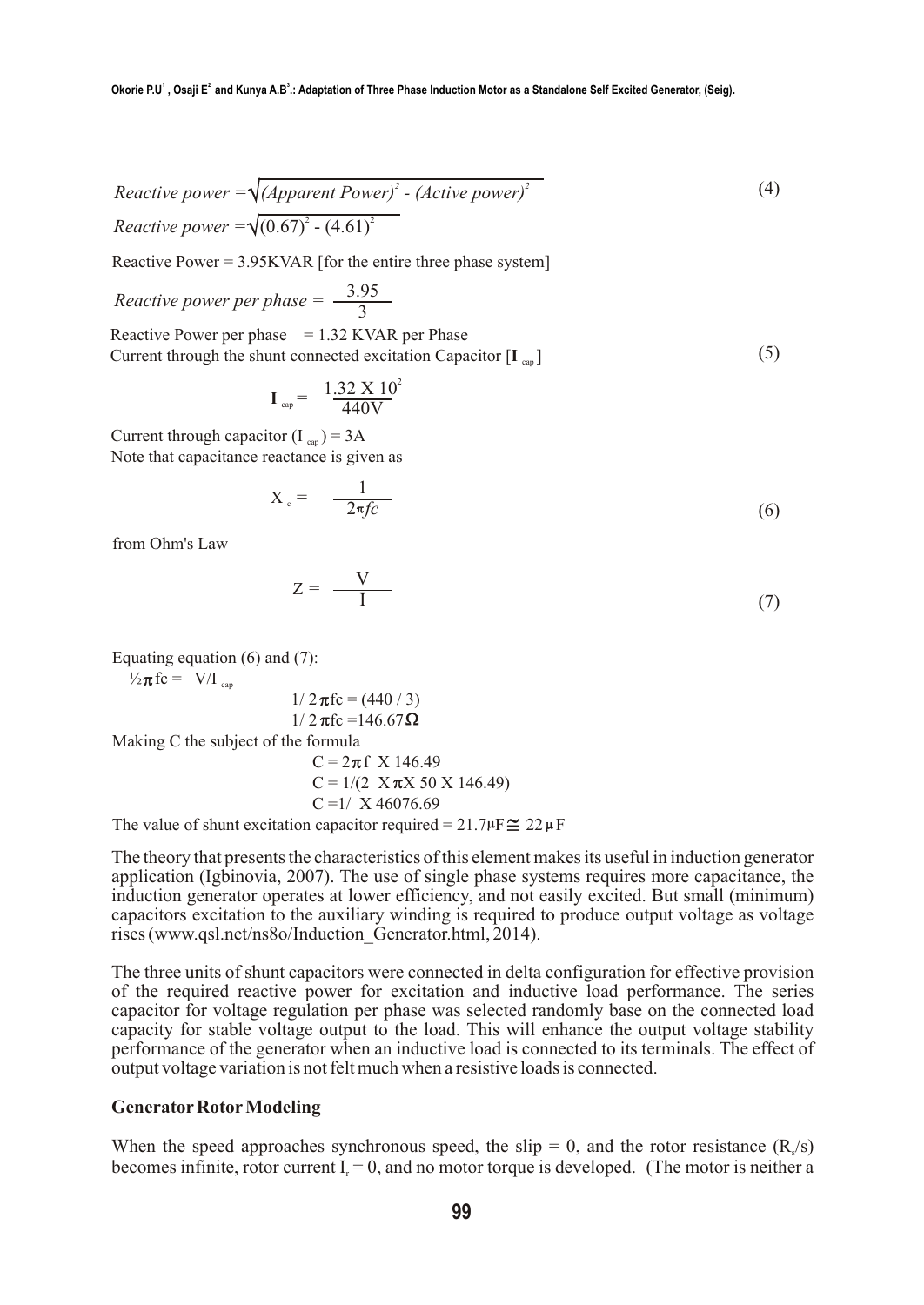(9)

motor nor a generator it is "floating" on the bus. The only stator current is the exciting current to supply the rotating magnetic field and the iron losses. The operating slip in a self-excited mode is generally small and the variation of the frequency depends on the operating speed range (Smith, 2005).

The speed of the rotating flux is independent of the rotor speed but dependent only on the function of the number of poles and the frequency of the applied voltage. *Increasing the rotor speed above the synchronous speed causes the slip =*  $[(n - n)/n]$  *to become negative! The gap power,* 

 $\hat{P}_{\text{gap}} = P_{\text{ref}}/s$  becomes negative, now supplying power to the system.

$$
Slip\left(\mathcal{S}\right)=\frac{N_{s}-N_{r}}{N_{s}}\tag{8}
$$

where;

- n<sub>s</sub> is synchronous speed of the rotating magnetic field
	- n, is rotor speed of the machine directly coupled to the prime mover

 s is slip, a speed difference between the rotor and changing field in the stationary coils (www.qsl.net/ns8o/Induction\_Generator.html, 2014).

But the synchronous speed

$$
N_s = \frac{120\,Xf}{Pole\,\,pair\,\,(P)}
$$

where;

- f is frequency (50H<sub>z</sub>)
- p is pole pair of the stator windings of the machine
- $n_s$  is 120 50/4 = Synchronous Speed of the Motor.
- $n_s$  is  $1500r$ . p. M

For Motor to generate need a negative slip, this can only be achieved by running the Motor above the synchronous speed (1500 r. p. m), speed greater than 1500 rpm for four pole wound motors.

## **Induction MotorWinding and Assembling**

A burnt three phase 440V, 50Hz, 4.7 horse power induction motor was procured and rewound to give the required output. The total slots of 48 were sub-divided into four poles per phase for a three phase induction motor windings, as shown in Figures 2 and 3, respectively. A copper wire gauge selection of 0.71mm<sup>2</sup> (selected from data table) was used in the windings with 35turns per slot and 70 turns per pole to give the expected output.





**Figure 2: Stator Frame Figure 3: Sample of Pole Winding**

**100**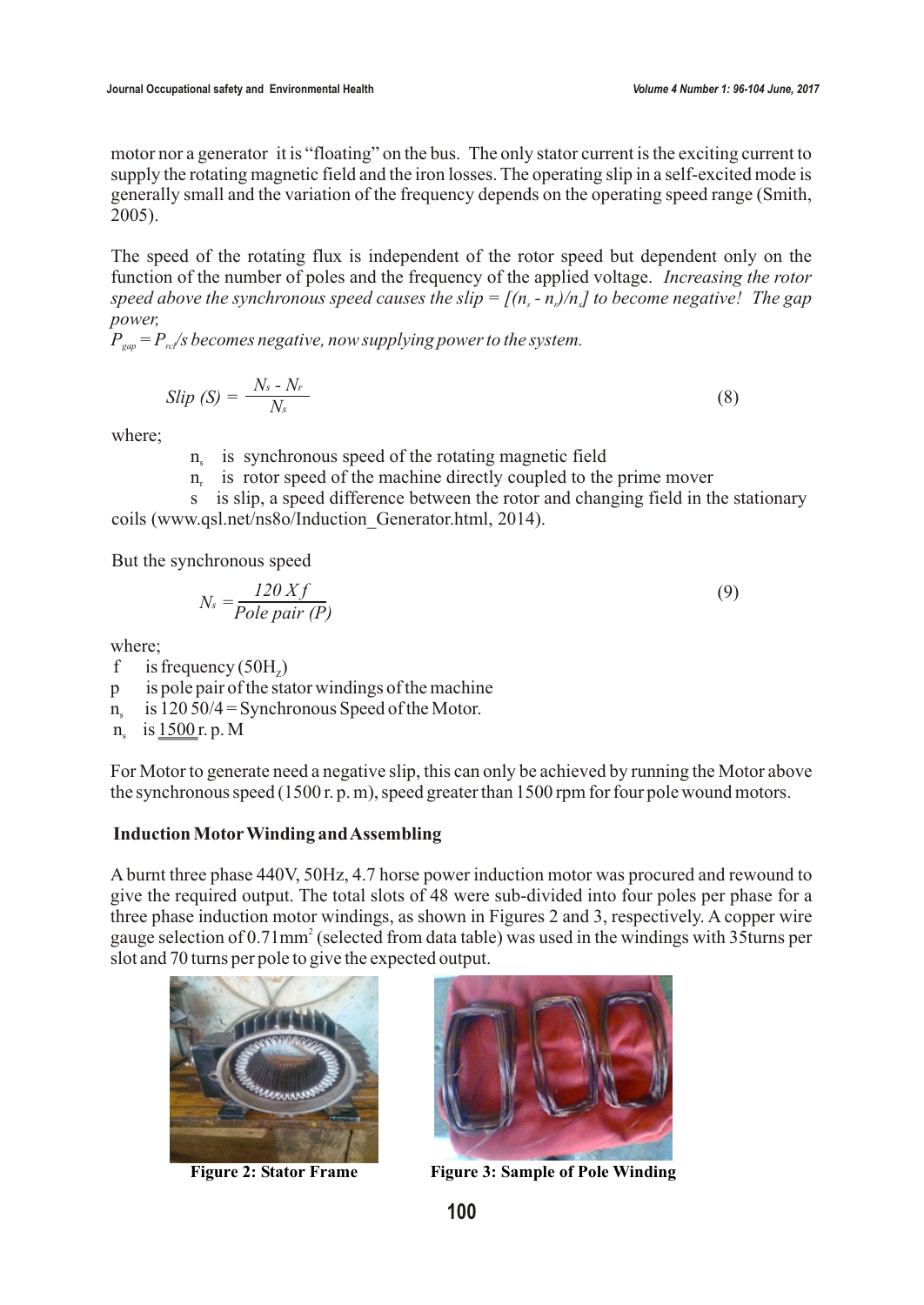# **<sup>0</sup> Winding Positioning in Slots Electrically at 120 Apart**

The phase for each winding in the stator core are presented in sequel order for all the three phase, but only red phase winding is fully represented here both in configuration and in diagram as shown in Figure 4, while the remaining other phase (yellow and blue) are done in the same embedded arrangement. Figure 5 shows the complete stator wound three phase four pole induction motor.

*Phase 1 Winding Positions in the Stator Core [Red Phase Winding]*

*Coil 1 Coil 2 Slot 11 and slot 48 (Outer 35 turns) Slot 12 and slot 23 (Outer 35 turns) Coil 3 Coil 4 Slot 25 and slot 34 (Inner 35 turns) Slot 37 and slot 46 (Inner 35 turns)*



**Figure 4: Phase 1 Coils Positions Displacement in the Stator**

**Performance Characteristic of Seig**

*Slot 1 and slot 10 (Inner 35 turns) Slot 13 and slot 22 (Inner 35 turns) Slot 24 and slot 35 (Outer 35 turns) Slot 36 and slot 47 (Outer 35 turns)*



**Figure 5: Complete Stator Wound Three Phase Four Pole Induction Motor**

Several set of experimental readings were taken after the final assembling of all component elements making up the generator and no load and full load tests were carried out with the following readings as shown in Figures 6 to 9.

Shunt capacitors effects as shown in Figures 6 and 7 are plotted from Table 1 indicate the presence of a shunt capacitor of 90µF connected at the end of load terminal results in a gradual change in voltage as the speed of the motor is increased closer and above the synchronous speed of the motor, from motor mode to generator mode. Ideally, the per cent voltage rise at the capacitor is zero at no load and rises to maximum at full load and maximum speed. In order to validate the simulation results we have realized a practical test in the same conditions. The choice of the excitation capacity is essential for maintaining the needed voltage. The required reactive power is delivered by the bank of capacitor for SEIG self-excitation (Gunawan et al, 2015). The minimum terminal capacitor required for induction generator at a rated speed and a rated load is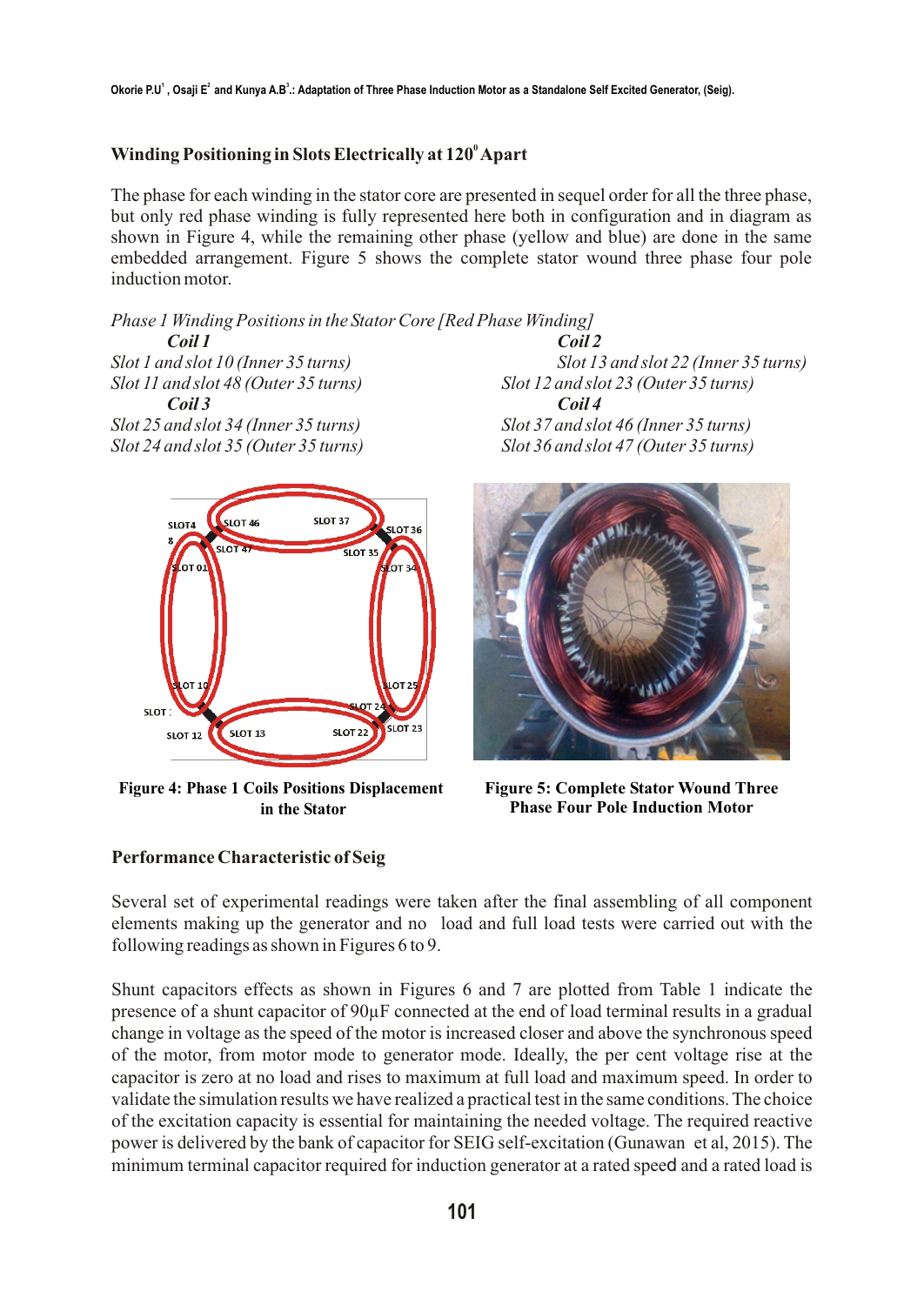equal to  $25 \mu$ F as it is shown in Table 1. The no-load SEIG is driven at a rated speed. Both per line voltage Vs and the starting-up time are affected by the value of capacitors. When the excitation capacitance is less than  $25 \mu$ F, the SEIG will fail to build up the voltage and when it is more than 45 $\mu$ F the generator will be operated at a high voltage level. At a constant speed and a constant field of excitation the generated SEIG voltage varies when the load varies. Therefore, automatic switching is required in order to deliver the desired regulation at high loads, but prevent excessive voltage at low loads. This stability or regulation can be achieved by connecting a series capacitor to supply the load. Figure 6 present the results of no-load connected with shunt capacity of  $25\mu$ F, while Figure 7 presents no-load reading with shunt capacity of  $25\mu$ F and series capacity of  $70 \mu$ F respectively. Figure 8 present the results of load reading with both shunt and series capacitors of 25 F and 70 $\mu$ F respectively, while Figure 9 present the load reading with both shunt and series capacitors of  $25\mu$ F and 90  $\mu$ F respectively.

|  |  | Table 1: No- Load Test Terminal Readings with 25µF connected Shunt Capacitor only. |
|--|--|------------------------------------------------------------------------------------|
|  |  |                                                                                    |

| ROTOR SPEED (rpm)             | 1500           | 1600         | 1700         | 1800    | 1900    | 2000     | 2100     | 2200     | 2300     | 2400     | 2500     | 2600     | 2700     | 2800     |
|-------------------------------|----------------|--------------|--------------|---------|---------|----------|----------|----------|----------|----------|----------|----------|----------|----------|
| phase voltage (vp)            | $\mathbf{0}$   | $\mathbf{0}$ | $\mathbf{0}$ | 114     | 128     | 138      | 144      | 150      | 176      | 179      | 185      | 194      | 214      | 226      |
| LINE VOLTAGE (VL)             | $\mathbf{0}$   | $\mathbf{0}$ | $\mathbf{0}$ | 203     | 218     | 233      | 255      | 275      | 303      | 322      | 335      | 357      | 377      | 396      |
| <b>SLIP</b>                   | $\theta$       | $-0.067$     | $-0.133$     | $-0.2$  | $-0.27$ | $-0.333$ | $-0.4$   | $-0.467$ | $-0.533$ | $-0.6$   | $-0.667$ | $-0.733$ | $-0.8$   | $-0.867$ |
| ROTOR FREQUENCY<br>$(f = Sf)$ | $\overline{0}$ | $\mathbf{0}$ | $-3.35$      | $-6.65$ | $-10$   | $-13.3$  | $-16.65$ | $-20$    | $-23.35$ | $-26.65$ | $-30$    | $-33.35$ | $-36.65$ | $-40$    |

### **Table 2: No-Load Reading Results with Shunt and Series Capacitor of 25µf and 70µf Connected**

| ROTOR SPEED (rpm)  | 1500     | 1600     | 1700     | 1800     | 1900 | 2000 | 2100 | 2200 | 2300 | 2400 | 2500 | 2600 | 2700 | 2800 |
|--------------------|----------|----------|----------|----------|------|------|------|------|------|------|------|------|------|------|
| PHASE VOLTAGE (VP) | $\theta$ | $\left($ | $\theta$ | $\theta$ | 111  | 147  | 155  | 166  | 177  | 188  | 3200 | 209  | 218  | 231  |
| LINE VOLTAGE (VL)  | $\theta$ | $\theta$ | $\theta$ | $\theta$ | 187  | 259  | 267  | 292  | 310  | 328  | 346  | 360  | 382  | 406  |

| Table 3: Load Reading Result with Shunt Capacitor and Series of 25µf and 70µf Connected. |  |  |
|------------------------------------------------------------------------------------------|--|--|
|                                                                                          |  |  |

| Inductive Load   |     | 75  | 150 | 225 | 300 | 375 | 450 | 525    | 600    |
|------------------|-----|-----|-----|-----|-----|-----|-----|--------|--------|
| Current Load     |     | 0.8 | 1.4 | 1.9 | 2.1 | 2.3 | ن ر | ل دیکھ | ل دیکھ |
| Terminal Voltage | 242 | 235 | 190 | 168 | 150 | 130 | 110 | 100    | 86     |

| Table 4: Load Reading Result with Shunt Capacitor and Series of 25µf and 90µf Connected. |                                 |     |     |     |                         |     |     |     |     |
|------------------------------------------------------------------------------------------|---------------------------------|-----|-----|-----|-------------------------|-----|-----|-----|-----|
| Inductive Load                                                                           |                                 | 75  | 150 | 225 | 300                     | 375 | 450 | 525 | 600 |
| Current Load                                                                             | $\begin{matrix} 0 \end{matrix}$ |     |     |     | 0.8 1.5 2.0 2.6 2.9 3.1 |     |     | 3.0 | 4.0 |
| Terminal Voltage                                                                         | 236                             | 216 | 203 |     | 195 172                 | 160 | 153 | 130 | 134 |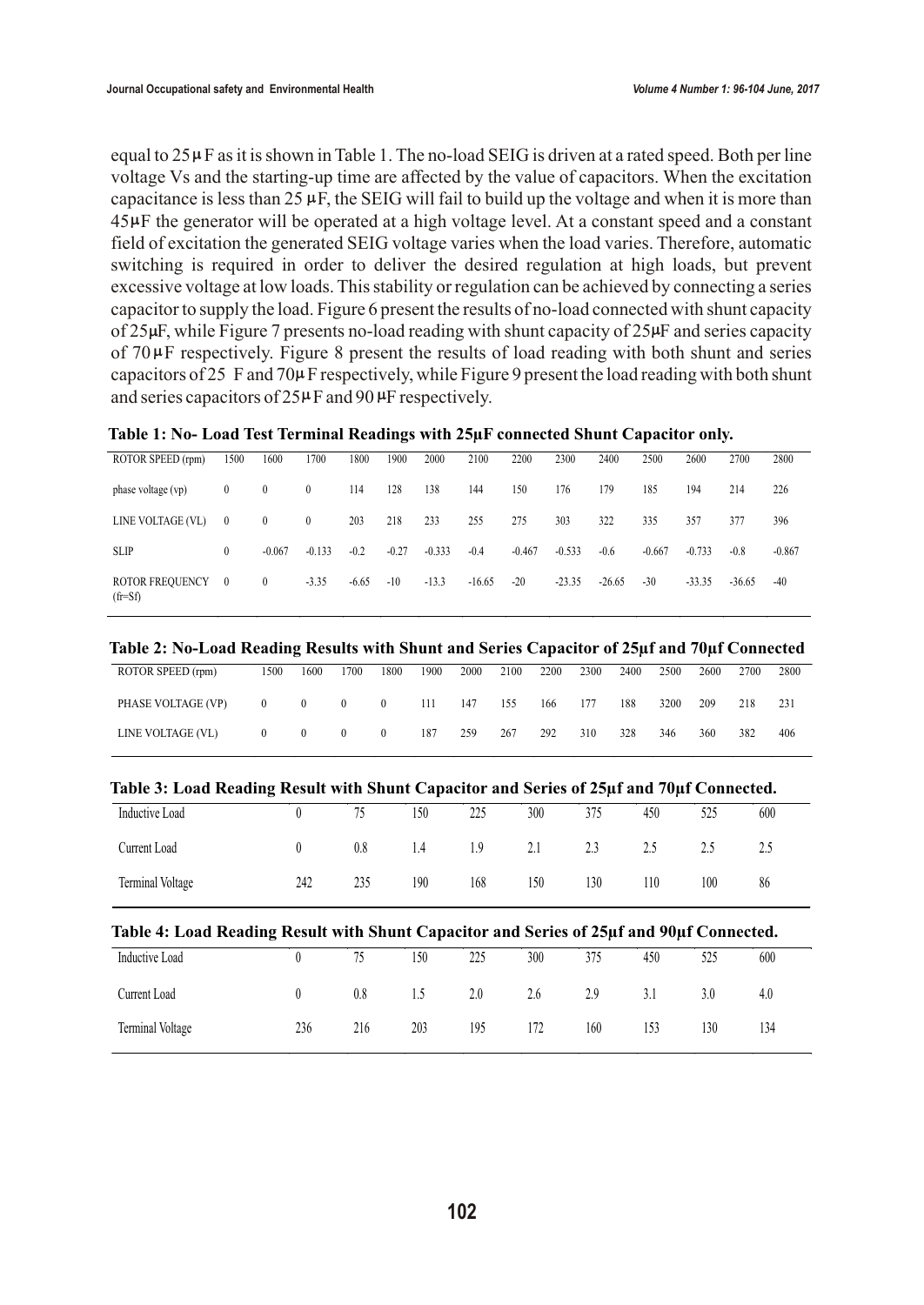Okorie P.U<sup>1</sup>, Osaji E<sup>2</sup> and Kunya A.B<sup>3</sup>.: Adaptation of Three Phase Induction Motor as a Standalone Self Excited Generator, (Seig).



**Figure 6: No-Load Output characteristic with Shunt Capacitor of 25µf.** 



**Figure 7: No-Load Output Characteristic series and shunt Capacitor 25µf and 70µf.**



**Figure 8: Load Output characteristic with Shunt and Series Capacitor of 25µf and 70µf.**



**Figure 9: Load Output characteristic with Shunt and Series Capacitor of 25µf and 90µf.**